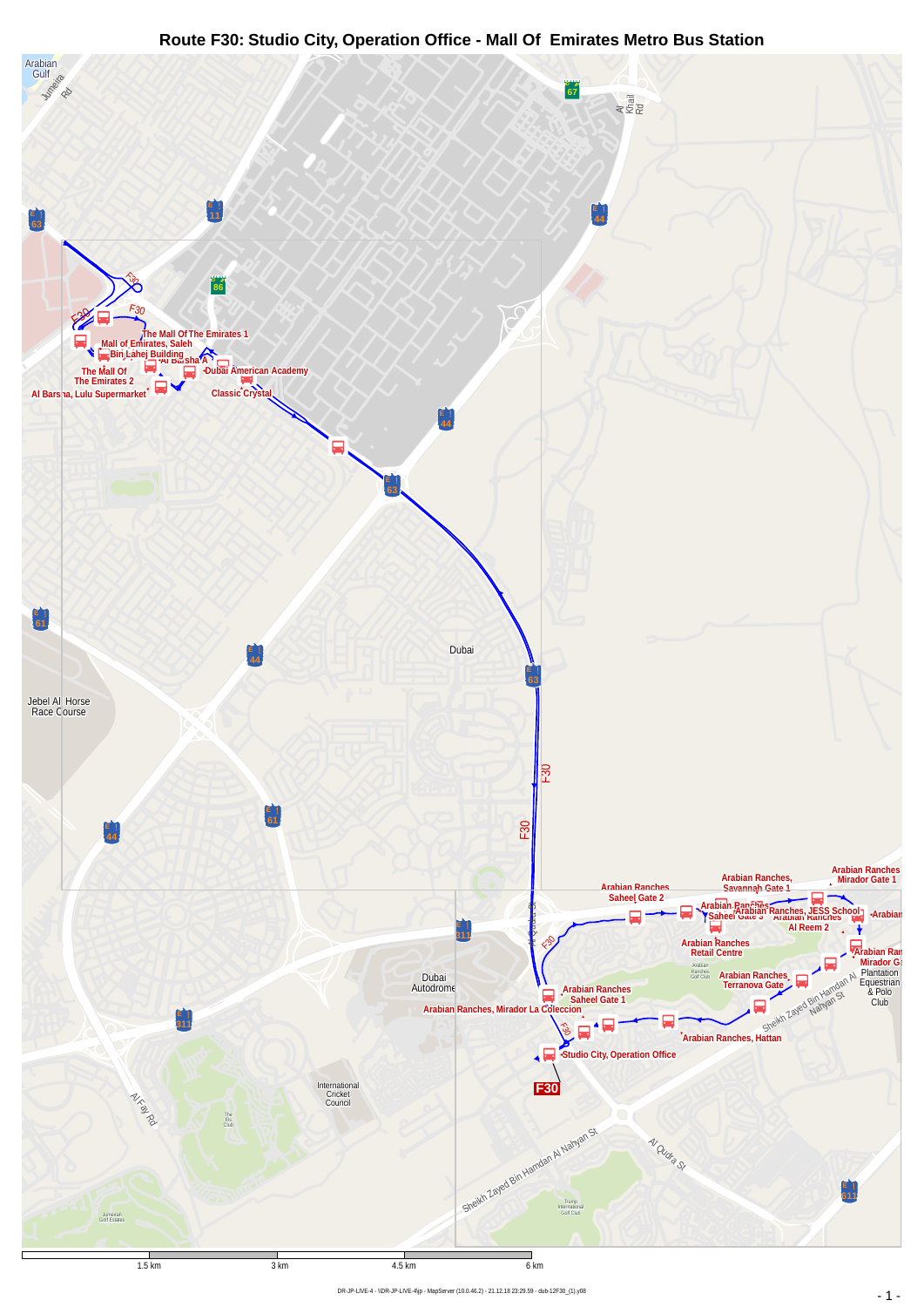## **Route F30: Studio City, Operation Office - Mall Of Emirates Metro Bus Station**

<span id="page-1-0"></span>